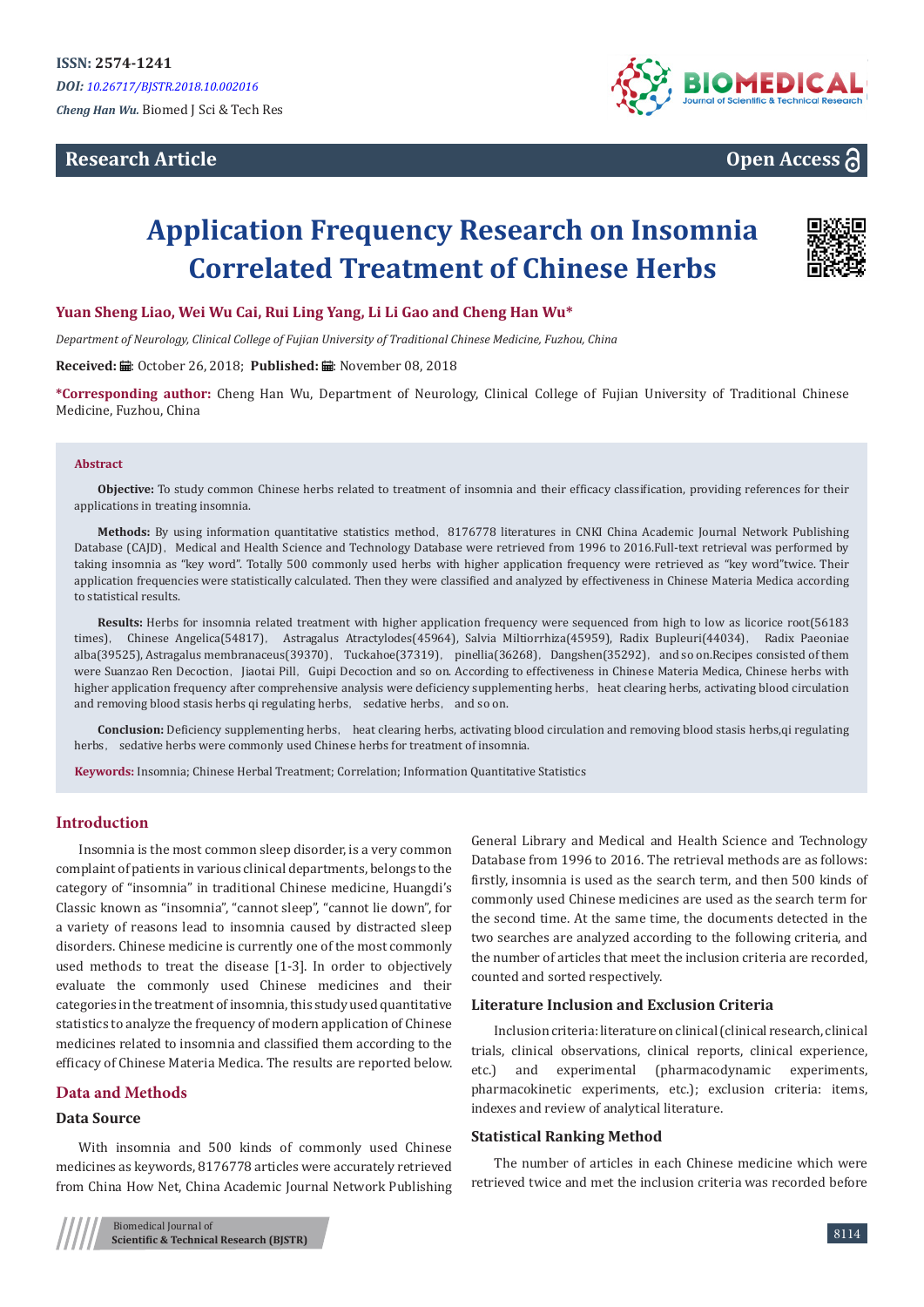the name of the Chinese medicine (one paragraph for each drug name, the number of articles recorded was based on 5 digits, and those Less than 5 digits make up 5 figures with 0 before figures), such as "06710 magnet". Automatic ranking of paragraphs according to numbers in Word documents.

## **Classification Study**

After searching, 500 kinds of traditional Chinese medicines were arranged in descending order. Only the first 200 kinds were classified according to the efficacy of Chinese Materia Medica. The total frequency and average frequency of the first and second

classifications were listed respectively.

#### **Result**

Frequency of application of Chinese medicines for insomnia (Table 1). The first 50 medicines included Suanzaoren Decoction (Suanzaoren, Ligusticum chuanxiong, Anemarrhenae, Poria cocos, Licorice), Guipi Decoction (Atractylodes macrocephala, Ginseng, Astragalus, Angelica sinensis, Licorice, Fuling, Polygala, Suanzaoren, Muxiang, Longan, Ginger, Dazao), Jiaotai pill (Coptis chinensis, Cinnamomum cassia) Commonly used prescriptions for insomnia.

**Table 1:** Table of application frequency of insomnia related Chinese Medicine.

| Name/Frequency                | Name/Frequency                          | Name/Frequency          | Name/Frequency            | Name/Frequency           |  |
|-------------------------------|-----------------------------------------|-------------------------|---------------------------|--------------------------|--|
| Licorice 56183                | Ligustrum lucidum 17190                 | Malt 09785              | Leech 05952               | Glehnia Littoralis 04036 |  |
|                               | Gardenia 17172                          | Mother-of-pearl         | Cistanche                 | Glauber's salt           |  |
| Chinses Angelica              |                                         | 09776                   | Cistanche 05862           | 04026                    |  |
|                               | Chrysanthemum                           | Sophora flavescens      |                           | Semen Raphani            |  |
| Atractylodes 45964            | 16351                                   | 09755                   | Papaya 05850              | 04008                    |  |
| Miltiorrhiza 45959            | Costusroot 16328                        | Psoralen 09681          | Polygonum                 | Radix Isatidis 03885     |  |
|                               |                                         |                         | cuspidatum 05745          |                          |  |
| Bupleurum root 44034          | Rhynchophylla                           | Cohosh 9464             | Cinnabar 05653            | Prunella Vulgaris        |  |
|                               | 16136                                   |                         |                           | 03880                    |  |
| Paeonia lactiflora            | Eucommia 15804                          | Trichosanthes           | Angelica 05618            | Hempseed 03804           |  |
| 39525                         |                                         | 09464                   |                           |                          |  |
| Astragalus membranaceus 39370 | Magnolia officinalis                    | Coix seed 09135         | Borneol 05388             | Gorgon fruit 03792       |  |
|                               | 15634                                   |                         |                           |                          |  |
| Poria cocos 37319             | Panax notoginseng                       | Bombyx                  | Soviet wood               | Rhizoma Smilacis         |  |
|                               | 15630                                   | Batryticatus 09118      | 05244                     | Glabrae 03727            |  |
| Pinelliaternata               | Figwort 15581                           | Honeysuckle 08928       | Fructus Tritici           | Reddle 03660             |  |
| 36268                         |                                         |                         | Levis 05235               |                          |  |
| Codonopsis                    | Radix rehmanniae                        | Radix Gentianae 08910   | Mustard seed              | Perilla frutescens       |  |
| pilosula 35292                | Rehmanniae 15331                        |                         | 05190                     | crispa 03638             |  |
| Dried tangerine               | Atractylodes lancea 15221               | Rhizoma sparganii 08874 | Pangolin 05182            | Pilose antler 03551      |  |
| peel 31533                    |                                         |                         |                           |                          |  |
| Coptis chinensis              | Donkey-hide gelatin 15151               | Herba Epimedii          | Cassia seed 05181         | Perillaseed 03478        |  |
| 31394                         |                                         | 08857                   |                           |                          |  |
| Fingered citron               | Lilium brownii                          | Morinda officinalis     | Excrementum               | Musk 03473               |  |
| 28970                         | 15107                                   | 08777                   | pteropi 05175             |                          |  |
| Flos Carthami 28490           | The fruit of Chinese wolfberry<br>14460 | Oriental wormwood 08633 | American ginseng<br>05156 | Fructus viticis 03402    |  |
|                               | Fructus amomi                           | Scorpio 08532           | Mulberry leaves           | Round cardamom           |  |
| Ligusticum wallichii 28416    | 13674                                   |                         | 05144                     | 03387                    |  |
| Yam 28072                     | Radix                                   | Concha haliotidis       | Herbapatchoui             | Cannon ginger            |  |
|                               | Pseudostellariae 13380                  | 08009                   | 05137                     | 03212                    |  |
| Radix                         |                                         |                         |                           |                          |  |
| Ophiopogonis                  | Dried ginger 13371                      | Plaster 07887           | Rhizoma                   | Lulu Tong 03200          |  |
| 27945                         |                                         |                         | imperatae 04990           |                          |  |

8115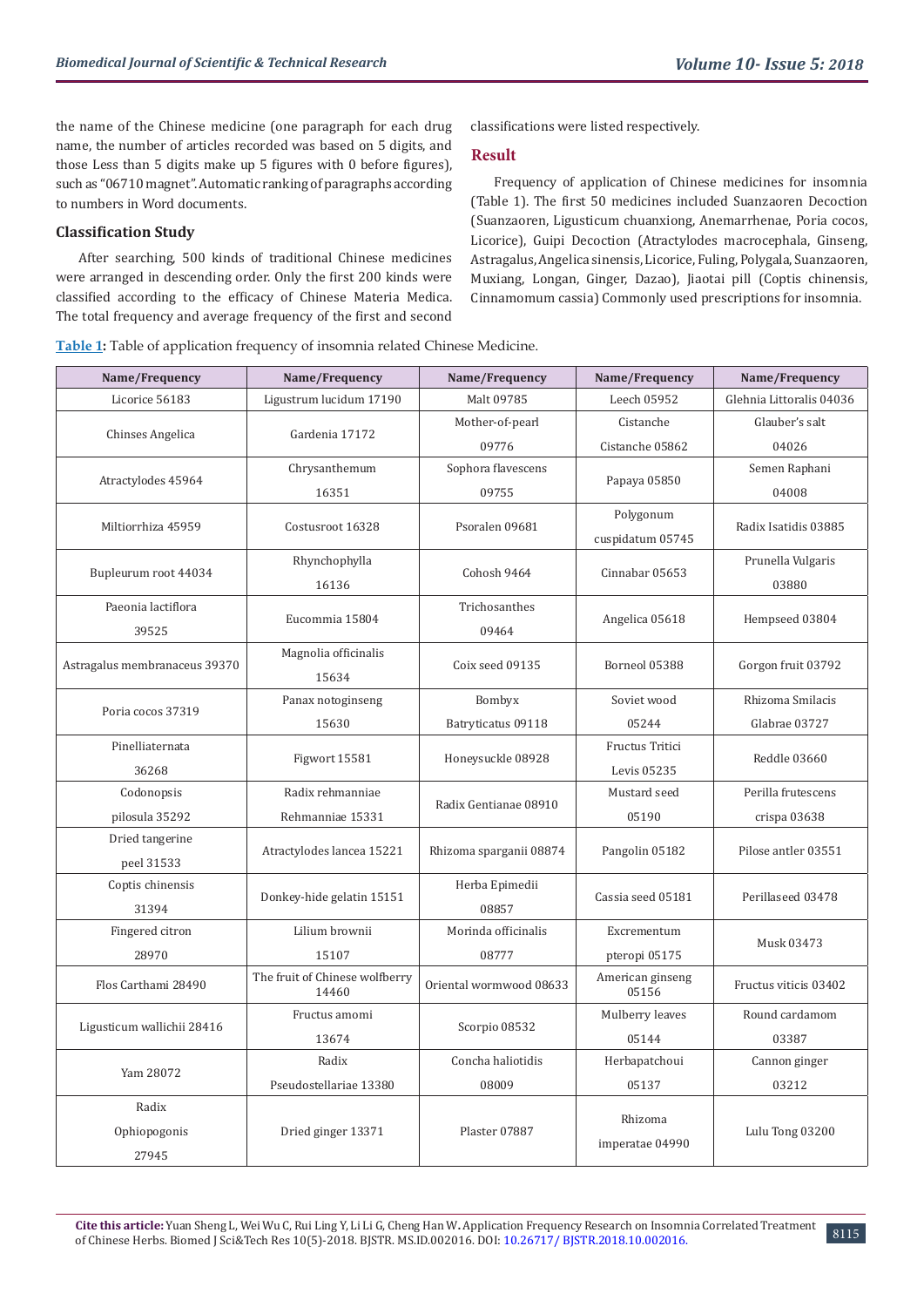|                                       |                                     | Endothelium            |                     |                       |  |  |
|---------------------------------------|-------------------------------------|------------------------|---------------------|-----------------------|--|--|
| Ginseng 27844                         | Pberetima 13155                     | Corneum gigeriae       | Mulberry bark 04989 | Cockroach 03184       |  |  |
|                                       |                                     | galli 07834            |                     |                       |  |  |
| Peach kernel                          | Cortex Moutan                       | Semen nelumbinis       |                     |                       |  |  |
| 26869                                 | 12238                               | 07792                  | Centipede 04967     | Fructus rubi 03170    |  |  |
| Radix Paeoniae                        | lignum millettiae                   |                        | Fritillaria         | Tripterygium          |  |  |
| Paeoniae 26696                        | 12061                               | Turtle shell 07790     | thunbergii 04883    | wilfordii 03166       |  |  |
| Semen zizyphi                         | Ephdra sinica Stapf                 | Cortex lycii radicis   | Hairyvein           |                       |  |  |
| spinosae 25914                        | 12004                               | 07756                  | agrimony 04863      | Monkshood 03131       |  |  |
| Tulip 25794                           | Bambusae caulis im taeniam<br>11870 | Pericarp 07473         | Talc 04826          | Ramulus mori<br>03121 |  |  |
| Schisandra                            | Platycodon                          |                        |                     |                       |  |  |
| chinensis 25331                       | grandiflorum 11749                  | Cassia twig 07349      | Bezoar 04688        | Inula 03108           |  |  |
| Radix achyranthis<br>bidentatae 24023 | Fructus aurantii Immaturus<br>11725 | Medicated leaven 07318 | Alizara 04668       | Fructus Cnidium 03028 |  |  |
|                                       |                                     | Herba Hedyotis         | Radix clematidis    | Rhizoma cibotii       |  |  |
| Rheum officinale 23594                | Semen corni 11715                   | 07300                  | 04637               | 02992                 |  |  |
| Rhizoma alismatis                     | Yellow semen                        | Curcuma zedoary        | Herba eupatorii     |                       |  |  |
| 22142                                 | 11672                               | 07084                  | 04634               | Kelp 02970            |  |  |
|                                       |                                     |                        | Houttuynia cordata  | Fructus rosae         |  |  |
| Monkshood 21884                       | Motherwort 11607                    | Myrrh 06718            | 04580               | laevigatae 02962      |  |  |
| Polygala root                         |                                     |                        | Sanguisorba         |                       |  |  |
| 21780                                 | Forsythia suspense 11519            | Magnetite 06710        | officinalis 04574   | Testa mungo 02961     |  |  |
|                                       |                                     |                        |                     |                       |  |  |
| Baikal Skullcap                       | Acorus calamus                      | Pollen cattail 06672   | Grifola 04548       | Arteannuin 02957      |  |  |
| 21584                                 | 11517                               |                        |                     |                       |  |  |
| Rhizoma Cyperi                        | Polygonum                           | Fructus meliae         | Cicada slough       | Cortex dictam         |  |  |
| 21481                                 | multiflorum 11330                   | toosendan 06669        | 04547               | 02915                 |  |  |
| Anemarrhena                           | Cortex albizziae                    | Asparagus 06618        | Seaweed 04514       | Fructus kochiae       |  |  |
| 21105                                 | 11035                               |                        |                     | 02881                 |  |  |
| Fossil fragments                      | Semen boitae                        | Frankincense           | Honey 04497         | Eclipta 02738         |  |  |
| 19317                                 | 10989                               | 06597                  |                     |                       |  |  |
| Phellodendron                         | Plantago seed                       | Jade bamboo            | Radix lithospermi   | Cornu bubali 02737    |  |  |
| 18948                                 | 10863                               | 06519                  | 04449               |                       |  |  |
| Fructus Ziziphi                       | Corydalis ambigua Ch. 10672         | Radix dipsaci          | Allii macrostemi    | Dragon's blood        |  |  |
| Jujubae 18907                         |                                     | 06471                  | bulbus 04402        | 02729                 |  |  |
| Ginger 18505                          | Dodder 10425                        | Dark plum 06423        | Aloes 04336         | Cornu antelopis 02720 |  |  |
| Cinnamon 18299                        | Parasitic loranthus                 | Dendrobium 06340       | Amber 04231         | Angelica decursiva    |  |  |
| Pueraria lobata                       | 10404                               |                        |                     | 02657                 |  |  |
| 17847                                 | Hawthorn 10212                      | Evodia 06277           | Clove 04217         | Desmodium 02639       |  |  |
|                                       |                                     |                        |                     | Cordyceps sinensis    |  |  |
| Oysters 17435                         | Mint 10206                          | Higenamine 06266       | Artemisia 04084     | 02614                 |  |  |
| Rehmannia                             | Semen amomi                         |                        | Placenta Hominis    | Bletilla striata      |  |  |
| glutinosa 17273                       | amari 10200                         | Turmeric 06080         | 04084               | 02609                 |  |  |
| Gastrodin 17195                       | Dandelion 09848                     | Lentil 06068           | Patrinia 04054      | Tabaschir 02537       |  |  |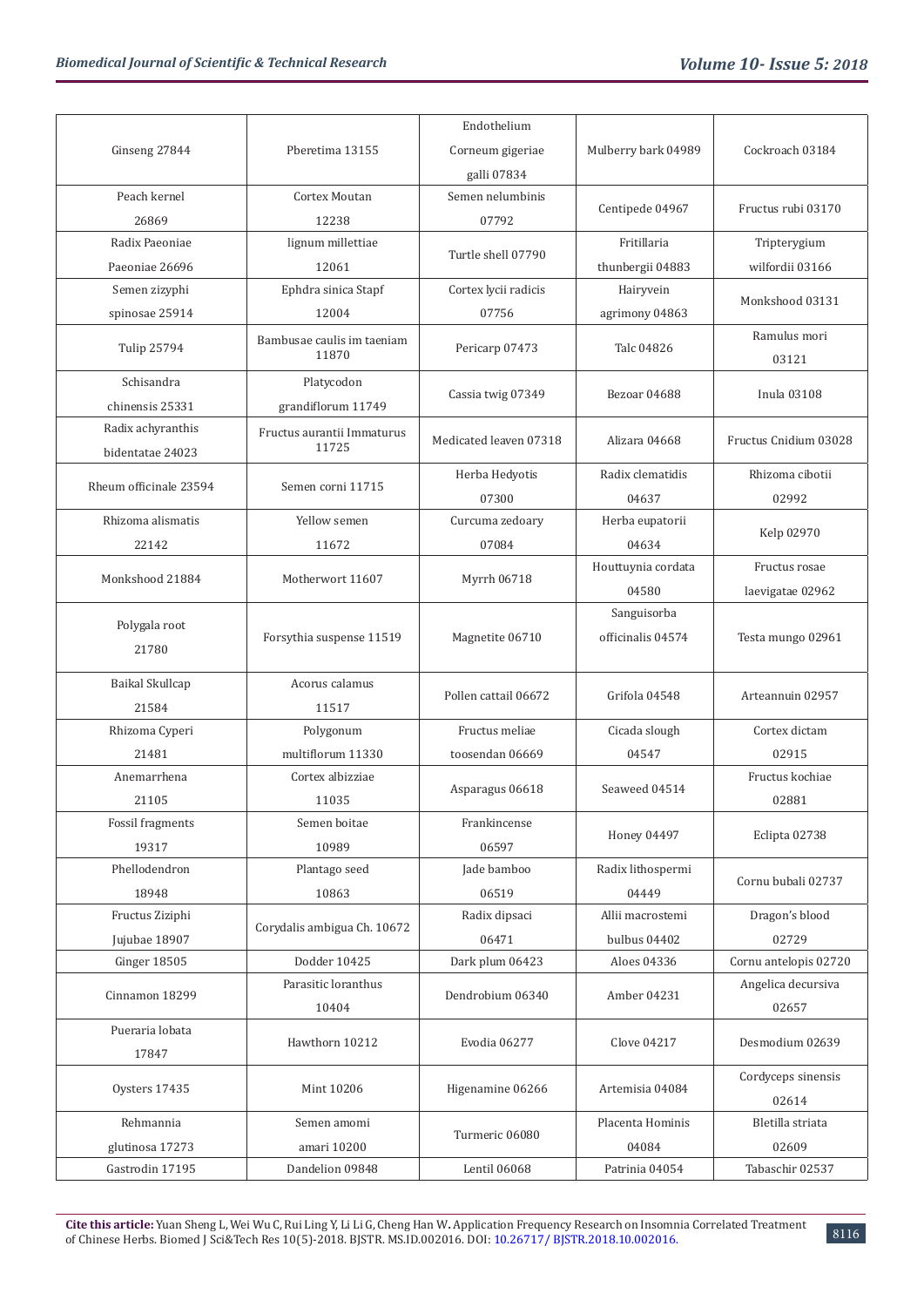The top 200 kinds of Chinese medicine related to insomnia were classified according to the results of Chinese Materia Medica (Table 2). According to the first-class efficacy classification, the top five frequencies were Tonic medicines (623628), Antipyretic (295220), Huoxue Huayu (271535), Relieving drug (152639) and Liqi (139183). According to the first-class efficacy classification, the average frequency of the top five were tonifying deficiency (16411), promoting blood circulation and removing blood stasis (14291), regulating qi (13918), calming the mind (13203), and Wenli (12810). According to the classification of secondary efficacy, the top five frequencies were Reinforcing Qi (280733 times), reinforcing blood (150614 times), activating blood circulation and regulating menstruation (149009 times), regulating qi (139183 times) and dissipating wind-heat (1111443 times). According to the second-level classification, the average frequency of the top five were Reinforcing Qi (25521 times), reinforcing blood (25102 times), activating blood circulation and regulating menstruation (24835 times), clearing away heat and drying dampness (18118 times) and astringent intestines to stop diarrhea (15877 times).

| Table 2: Efficacy classification of insomnia related Chinese medicine application frequency. |  |  |  |  |  |
|----------------------------------------------------------------------------------------------|--|--|--|--|--|
|                                                                                              |  |  |  |  |  |

|                                               |                                                  |                | Frequency                   |                      |        |                                      |                      |
|-----------------------------------------------|--------------------------------------------------|----------------|-----------------------------|----------------------|--------|--------------------------------------|----------------------|
|                                               | <b>Efficacy</b>                                  |                | Secondary<br>classification |                      |        | <b>First class</b><br>classification |                      |
| First class<br>classification                 | Secondary<br>classification                      | Number         | Total frequency             | Average<br>frequency | Number | Total frequency                      | Average<br>frequency |
| Relieving<br>exterior<br>syndrome             | Dissipate<br>wind-cold                           | $\overline{4}$ | 41496                       | 10374                | 12     | 152639                               | 12720                |
|                                               | Herbs used to<br>disperse<br>wind-heat           | 8              | 111143                      | 13893                |        |                                      |                      |
| Heat clearing                                 | Clearing<br>heat-fire                            | 5              | 55225                       | 11045                | 28     | 295220                               | 10544                |
|                                               | Heat clearing and<br>drying                      | 5              | 90591                       | 18118                |        |                                      |                      |
|                                               | Clearing away heat<br>and toxic material         | 9              | 56802                       | 6311                 |        |                                      |                      |
|                                               | <b>Blood-Cooling</b>                             | 6              | 78974                       | 13162                |        |                                      |                      |
|                                               | Clearing deficient<br>heat                       | $\overline{2}$ | 10713                       | 5357                 |        |                                      |                      |
| Purgation                                     | Severe laxative                                  | 2              | 27620                       | 13810                | 3      | 31424                                | 10475                |
|                                               | Mild laxation                                    | $\mathbf{1}$   | 3804                        | 3804                 |        |                                      |                      |
| Dispelling<br>Wind and<br>dampness            | Dispel wind and cold<br>dampness                 | $\mathsf S$    | 22436                       | 4487                 | 9      | 42119                                | 4680                 |
|                                               | Dispelling wind and<br>humid heat                | 4              | 19683                       | 4921                 |        |                                      |                      |
| Resolving<br>dampness                         | Resolving dampness                               | 6              | 57687                       | 9615                 | 6      | 57687                                | 9615                 |
| Clearing<br>Damp and<br>Promoting<br>diuresis | Inducing diuresis to<br>alleviate edema          | 4              | 73144                       | 18286                | 10     | 108731                               | 10873                |
|                                               | Inducing<br>diuresis<br>treating<br>strangurti-a | 3              | 18570                       | 6190                 |        |                                      |                      |
|                                               | Remove Dampness<br>through diuresis              | $\sqrt{3}$     | 17017                       | 5672                 |        |                                      |                      |
| Warm the<br>interior                          | Warm the interior                                | 5              | 64048                       | 12810                | 5      | 64048                                | 12810                |

8117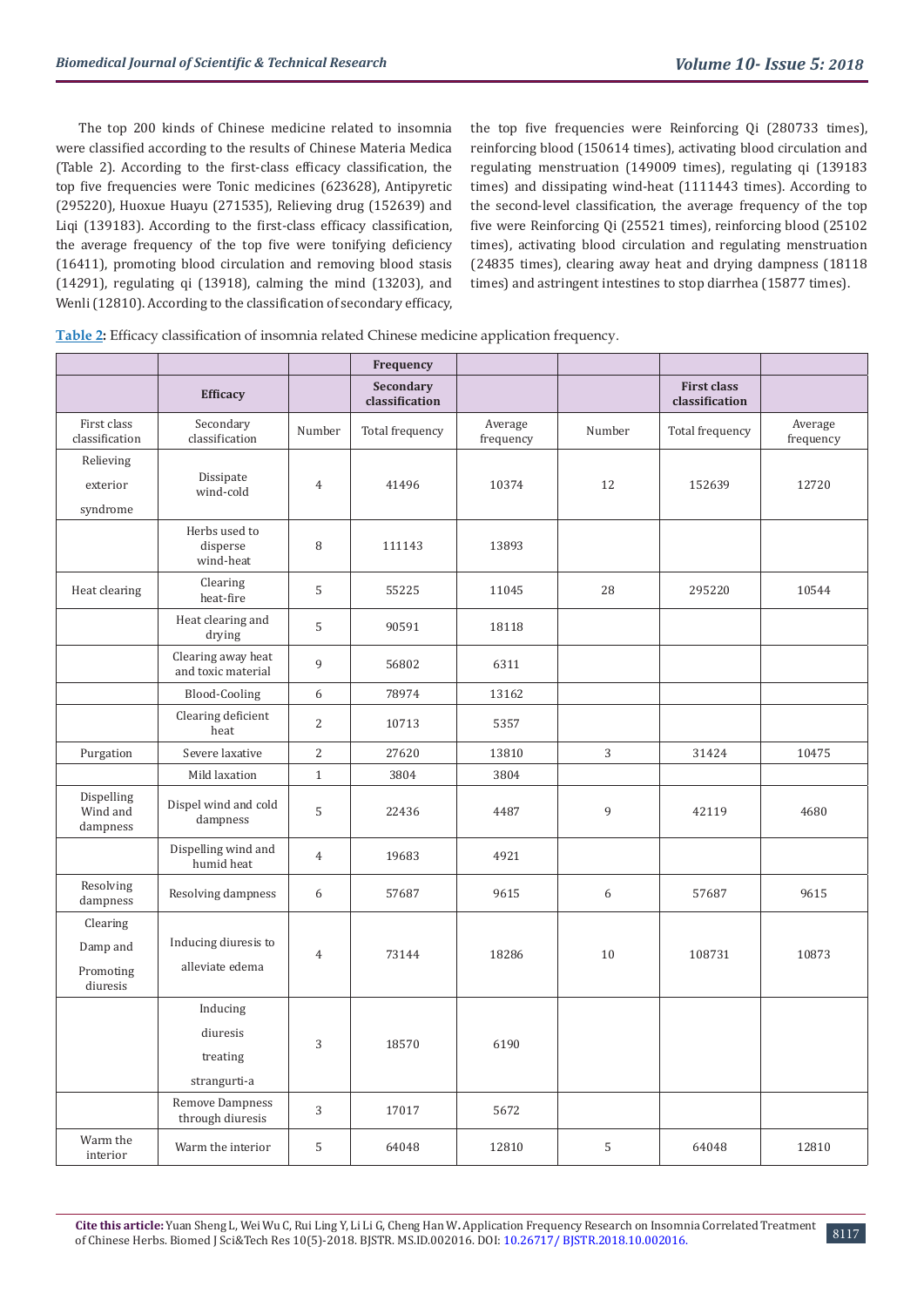| Regulate          |                                                             |                |        |       |    |        |       |
|-------------------|-------------------------------------------------------------|----------------|--------|-------|----|--------|-------|
| the flow of       | Regulate the                                                |                |        |       |    |        |       |
| vital energy and  | flow of vital                                               | 10             | 139183 | 13918 | 10 | 139183 | 13918 |
| remove            | energy and remove                                           |                |        |       |    |        |       |
| obstructio        | obstruction toit                                            |                |        |       |    |        |       |
| n toit            |                                                             |                |        |       |    |        |       |
| Help digestion    | Help digestion                                              | 5              | 39157  | 7831  | 5  | 39157  | 7831  |
| Hemostasis        | Cooling blood and<br>hemostasis                             | 2              | 9564   | 4782  | 10 | 56477  | 5648  |
|                   | Blood stasis and<br>hemostasis                              | $\overline{4}$ | 32145  | 8036  |    |        |       |
|                   | Hemostasis with<br>astringents                              | $\overline{c}$ | 7472   | 3736  |    |        |       |
|                   | Warming meridian to<br>stopv                                | $\sqrt{2}$     | 7296   | 3648  |    |        |       |
| Promoting         |                                                             |                |        |       |    |        |       |
| blood             |                                                             |                |        |       |    |        |       |
| circulation       | Promoting blood                                             |                |        |       |    |        |       |
| for               | Circulation to                                              | 6              | 84277  | 14046 | 19 | 271535 | 14291 |
| removing          | arrest pain                                                 |                |        |       |    |        |       |
| blood             |                                                             |                |        |       |    |        |       |
| stasis            |                                                             |                |        |       |    |        |       |
|                   | Promoting blood<br>Circulation to restore<br>menstrual flow | 6              | 149009 | 24835 |    |        |       |
|                   | Blood activating and<br>healing                             | 3              | 11157  | 3719  |    |        |       |
|                   | Rupture of blood                                            | $\overline{4}$ | 27092  | 6773  |    |        |       |
| Resolving         |                                                             |                |        |       |    |        |       |
| Phlegm            |                                                             |                |        |       |    |        |       |
| and               | Warming cold phlegm                                         | $\sqrt{3}$     | 44566  | 14855 | 12 | 103677 | 8640  |
| relieving         |                                                             |                |        |       |    |        |       |
| cough and         |                                                             |                |        |       |    |        |       |
| asthma            |                                                             |                |        |       |    |        |       |
|                   | Clearing heat and<br>phlegm                                 | $\overline{7}$ | 50644  | 7235  |    |        |       |
|                   | Relieving cough and<br>asthma                               | $\sqrt{2}$     | 8467   | 4234  |    |        |       |
| Relieve           |                                                             |                |        |       |    |        |       |
| uneasines         | Relieve                                                     |                |        |       |    |        |       |
| s of mind         | Uneasiness of                                               | 8              | 105629 | 13204 | 8  | 105629 | 13204 |
| and body          | Mind and body<br>tranquilization                            |                |        |       |    |        |       |
| tranquilization   |                                                             |                |        |       |    |        |       |
| Calm the          | Calm the                                                    |                |        |       |    |        |       |
| liver to stop the | and suppress                                                | 4              | 38880  | 9720  | 12 | 115391 | 9616  |
| wind              | yang                                                        |                |        |       |    |        |       |
|                   | Resting wind and<br>spasmodic                               | $\, 8$         | 76511  | 9564  |    |        |       |
| Inducing          | Inducing                                                    | 3              | 20378  | 6793  | 3  | 20378  | 6793  |
| resuscitation     | resuscitation                                               |                |        |       |    |        |       |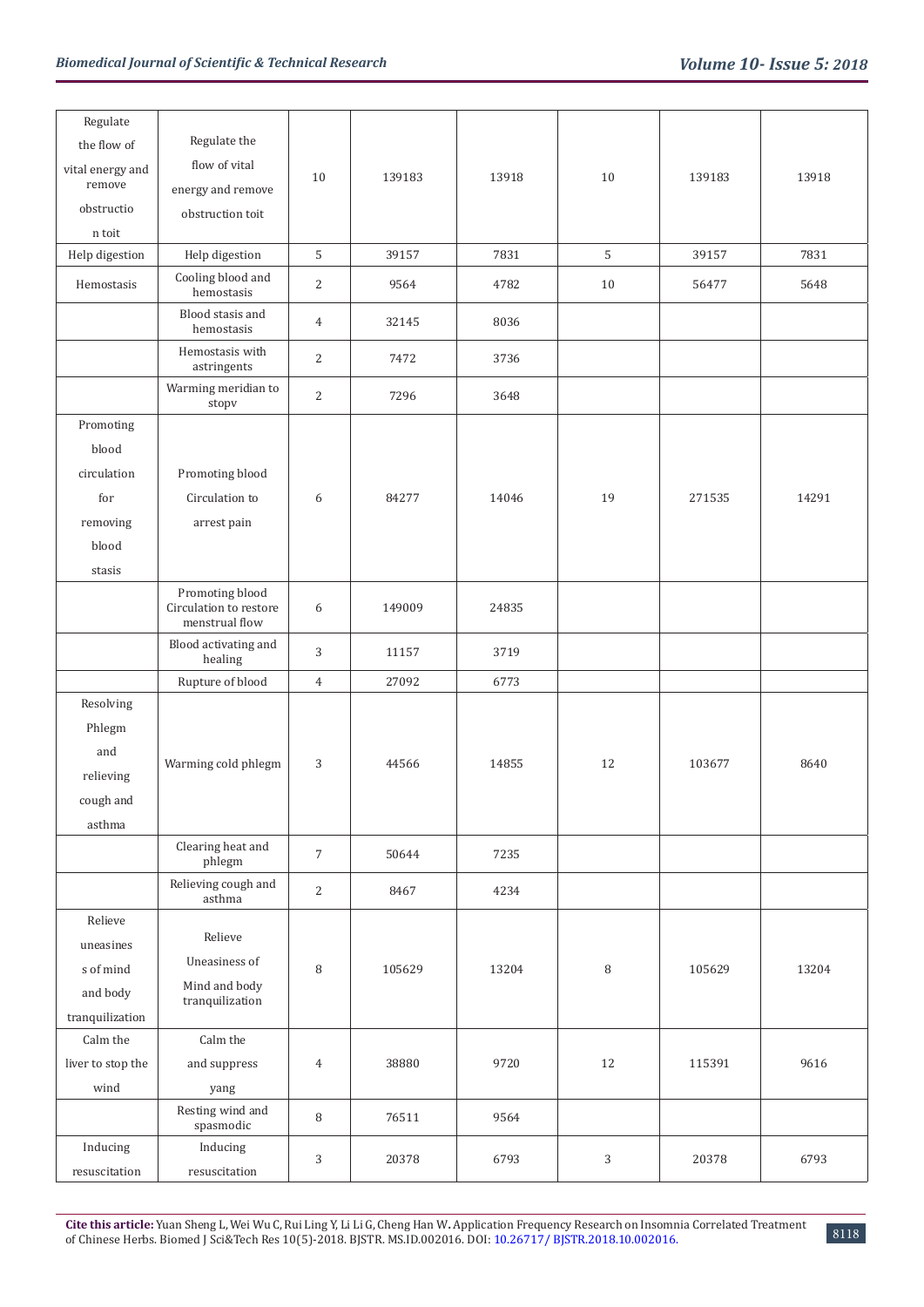| Supplement<br>deficiency | Tonifying Qi                                    | 11             | 280733 | 25521 | 38           | 623628 | 16411 |  |      |  |  |  |
|--------------------------|-------------------------------------------------|----------------|--------|-------|--------------|--------|-------|--|------|--|--|--|
|                          | Tonifying yang                                  | 6              | 150614 | 25102 |              |        |       |  |      |  |  |  |
|                          | Tonifying yin                                   | 10             | 105955 | 10596 |              |        |       |  |      |  |  |  |
| Inducing<br>astringency  | Antidarrhea with<br>astringent                  | $\overline{2}$ | 31754  | 15877 | 8            | 66420  | 8303  |  |      |  |  |  |
|                          | Treating                                        |                |        |       |              |        |       |  |      |  |  |  |
|                          | spontaneous                                     |                |        |       |              |        |       |  |      |  |  |  |
|                          | emission and                                    | 5              |        |       |              | 29431  |       |  | 5886 |  |  |  |
|                          | leukorrhagia                                    |                |        |       |              |        |       |  |      |  |  |  |
|                          | Strengthening<br>exterior and reducing<br>sweat | $\mathbf{1}$   | 5235   | 5235  |              |        |       |  |      |  |  |  |
| Detoxicating             | Detoxicating                                    |                |        |       |              |        |       |  |      |  |  |  |
| and destroying           | and destroying                                  | $\mathbf{1}$   | 3028   | 3028  | $\mathbf{1}$ | 3028   | 3028  |  |      |  |  |  |
| parasites                | parasites                                       |                |        |       |              |        |       |  |      |  |  |  |

#### **Discussion**

Insomnia is a common clinical disease and frequently-occurring disease, but the causes of insomnia are complex, on the one hand, with its own individual psychological factors, physiological factors and genetic factors; on the other hand, with external factors such as environmental factors, physical diseases, mental illness, drug use or abstinence related. The pathophysiological mechanism is unclear, which is related to abnormalities of neurotransmitters, hormones, cytokines and circadian rhythms in the brain. Therefore, there is still a lack of truly safe and effective treatment drugs and methods. Oral sedative and hypnotic drugs such as diazepam are the most common and common treatment for insomnia [4]. However, insomniacs love and hate them because of their dependence, tolerance and addiction, residual sedation during the day and rebound after stopping the drugs. Hong Biqi and other [5- 13] reviewed the efficacy and safety of traditional Chinese medicine in the treatment of insomnia.

In order to further understand the classification and application of Chinese medicines related to insomnia, this study used different statistical methods to analyze the first 200 kinds of Chinese medicines according to the efficacy classification of TCM. Firstly, the total frequencies of the first and second classifications of Chinese herbal medicines were counted. The results showed that there was a great correlation between the ranking results and the number of different kinds of Chinese herbal medicines. For example, according to the first-class efficacy classification, the top five frequently used tonifying deficiency, clearing away heat, promoting blood circulation and removing stasis, resolving exterior and regulating qi drugs, the number of medicines were 38, 28, 19, 12, 10 respectively, and the frequency ranking results were consistent with the number of classified species. In order to reflect the classification of Chinese medicines related to insomnia more accurately, the average frequency of the first and second classifications were calculated respectively. The results showed that although the correlation between the number of Chinese medicines and the number of species of Chinese medicines was significantly

reduced, some categories with higher frequency were found to be related to some of them, such as warming, cooling and phlegm. The frequency of Pinellia ternata is high, and the frequency of water swelling is mainly related to the frequency of Poria cocos. Although the above classification methods have some limitations, but also to a certain extent reflects the application of different categories of traditional Chinese medicine.

It needs to be noted that the statistical results of this time are based on the full-text retrieval of the relevant database, cannot analyze the original text of the relevant literature, so inevitably there will be statistical incompleteness, and there will also be a certain drug is not a treatment for insomnia, but due to appear in the literature was statistical phenomenon. Therefore, the results of this study only reflect to some extent the objective situation of traditional Chinese medicine in treating insomnia. In summary, quantitative analysis of information found that the frequency of insomnia-related traditional Chinese medicine was higher than that of licorice, Angelica sinensis, Atractylodes macrocephala, Salvia miltiorrhiza, Bupleurum root, paeony root, Astragalus membranaceus, Poria cocos, Pinellia ternate and Codonopsis pilosula. According to the efficacy classification of TCM, the most frequently used drugs were tonic, heat-clearing, blood-activating and stasis-removing, Qi-Regulating and tranquilizing drugs. The results of this study reflect to some extent the current clinical application of insomnia-related Chinese medicine, which can be used as a reference for the future use of Chinese medicine in the treatment of insomnia.

#### **Acknowledgement**

The study was supported by the Natural Science Foundation of the Fujian Province(2016J01563), the Youth scientific research project of fujian health and family planning commission(2016-1-80).

#### **References**

1. (2017) Chinese Sleep Research Society (CSRS) Guidelines for diagnosis and treatment of insomnia in China. Chinese Medical Journal 97(24): 1844-1856.